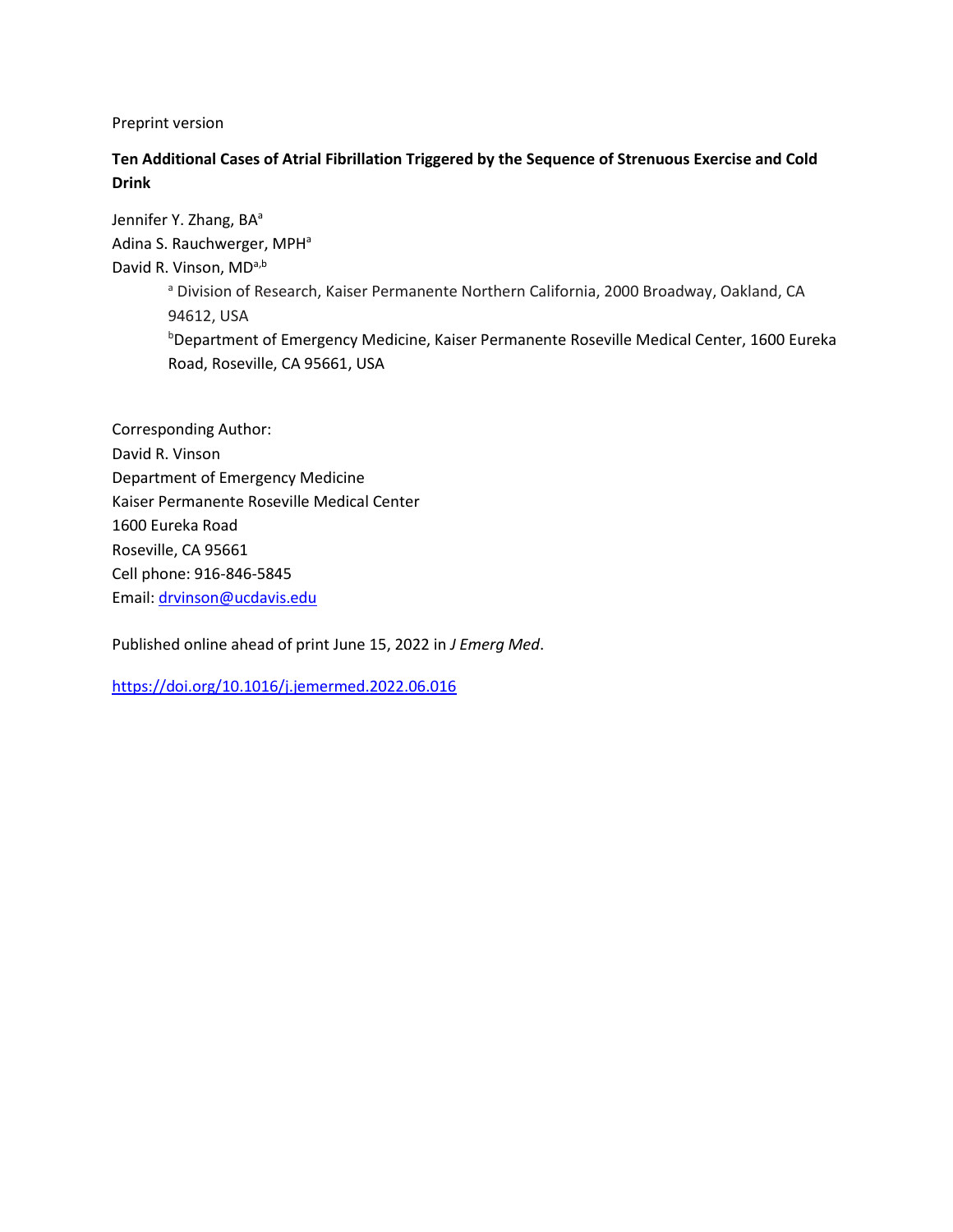## To the Editor,

We read with great interest the case report by Hughes and Schneir, "Paroxysmal Atrial Fibrillation Associated With the Trigger Sequence of Strenuous Exercise Followed By Cold Water Ingestion", which describes a trigger sequence for atrial fibrillation that is not well documented in the literature.<sup>1</sup> The patient, a healthy 64-year-old man with no history of prior atrial fibrillation, experienced two isolated episodes of atrial fibrillation, both triggered by the specific sequence of strenuous exercise followed by ingestion of cold water. Both episodes of atrial fibrillation resolved with electrical cardioversion. His cardiac evaluation was unremarkable. Over the subsequent seven years, he avoided this particular trigger dyad and has not experienced a recurrence of atrial fibrillation—though he has continued to engage in strenuous exercise without cold drinks and to drink his cold beverages but not in a postexertional state. As only the combination throws him into atrial fibrillation, only the combination needs to be avoided to maintain effective rhythm control.

The patient of Hughes and Schneir is not the only one to have developed paroxysmal atrial fibrillation from this combination trigger. We published in 2016 a case report of a young man with two isolated episodes of cold-drink-induced atrial fibrillation that began while gulping down an ice-cold slushie drink. Just prior to the drinks, he had been engaged in strenuous outdoor labor at work and had just begun his walk home.<sup>2</sup> He, too, required emergency care and underwent cardioversion. In response to that online case report, many patients afflicted with atrial fibrillation or flutter triggered by cold drink or cold food, what we have termed "Cold Drink Heart," have emailed us to relate their own experiences. We described the first 16 cases in an essay published in 2020.<sup>3</sup> We since have heard from more patients with this condition. Though they were not asked if the sequence described by Hughes and Schneir was among their triggers, 9 of 54 patients (17%) volunteered that at least some of their atrial fibrillation episodes were triggered by the exertion-plus-cold-drink combination. The nature of exertional activities varied, including intense gym workouts, aerobic sports (e.g., racquetball), and strenuous outdoor jobs (e.g., fighting fires or moving heavy pavers). Curious to better understand the prevalence of the sequence trigger, we have included this topic among the survey questions we are sending our emailing patients to learn more about their experience with Cold Drink Heart.

We commend Hughes and Schneir for bringing this case report to press. As their patient discovered, many physicians are unaware that the ingestion of cold drink or food can precipitate atrial fibrillation, whether coupled to a post-exertional state or not. This unfamiliarity leads some clinicians to dismiss the causative claims of their patients with Cold Drink Heart, as many of our emailing patients described.<sup>3</sup> Several patients have printed out copies of relevant published reports or essays and brought these to their uninformed physicians to bring them up-to-date on the literature. This case report by Hughes and Schneir will serve to advance this educational agenda, as it teaches more physicians about this underrecognized cardiac condition. Physician education on avoidable triggers is critical, for how else can we help patients identify and avoid triggers with the goal of reducing their overall symptom burden?<sup>4</sup> And if there is one thing we know about the serious medical complications that can develop from paroxysmal atrial fibrillation (e.g., permanent atrial fibrillation, heart failure, ischemic stroke), the less time spent in atrial fibrillation the better.